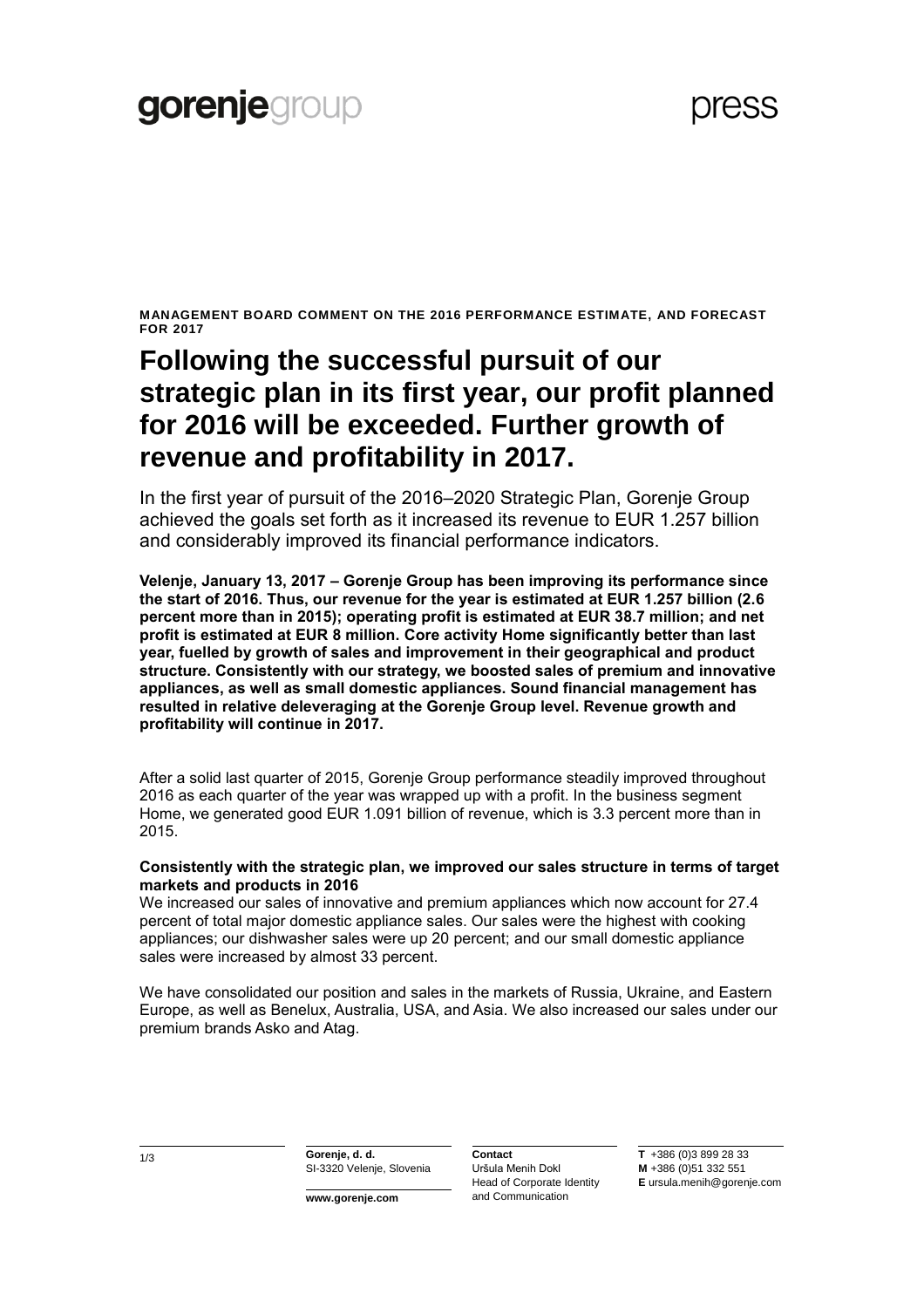# gorenjegroup

In 2016, we again increased our investment into marketing and development in order to support growth and improvement of sales structure. We allocated good EUR 32 million for development in 2016, which is 2.6 percent of total Group revenue.

#### **2016 was a year of cost efficiency and savings**

In 2016, renegotiation with our suppliers, forward contracts for some strategic raw materials (sheet metal, plastics etc.) and optimization of the use of material in direct manufacturing resulted in efficient management of raw and processed materials. At the same time, activities aimed at logistics route optimization and new logistics model development allowed us to cut logistic costs despite the increase of revenue.

We have significantly improved the Gorenje Group EBITDA with favourable sales structure and sound cost management. EBITDA is estimated to amount to EUR 87 million, which is 8.6 percent more than in 2015.

Gorenje Group continues to deleverage in relative terms. In 2016, our net debt to EBITDA ratio was cut to 3.9 (in 2015, it was at 4.1).

Consistently with the strategy of focusing on our core activity, we divested in 2016 our shareholding in the companies Publicus and Ekogor from the non-core segment of Ecology.

Unaudited financial statements for 2016 will be released on March 10, 2017.

#### **REVENUE GROWTH AND IMPROVED PROFITABILITY IN 2017**

In the second year of the new strategic period, Gorenje Group sales revenue is planned to growth further, by 4.6 percent. In the Home segment, the planned 5-percent revenue growth will be based on higher sales under the premium brand Asko and sales growth in Russia, Ukraine, Eastern Europe, Benelux, Germany, Scandinavia, Middle East, Asia, USA, and Australia. With concurrent improvement of sales structure, we are thus planning to increase our average major home appliance downstream prices by 4 percent.

To support the improvement of profitability, we shall ensure adequate investment into marketing and development, and improve cost efficiency regarding raw and processed materials, logistics, and labour. We will continue to generate free cash flow, optimize net working capital, and reduce complexity at all levels. Consistently with our strategy, we will, in the second year of its pursuit, further cut our relative debt and drive down the net financial debt to EBITDA ratio to 3.5. Our operating profit before depreciation and amortization will rise by good 11 percent. Net profit is planned at over EUR 13 million.